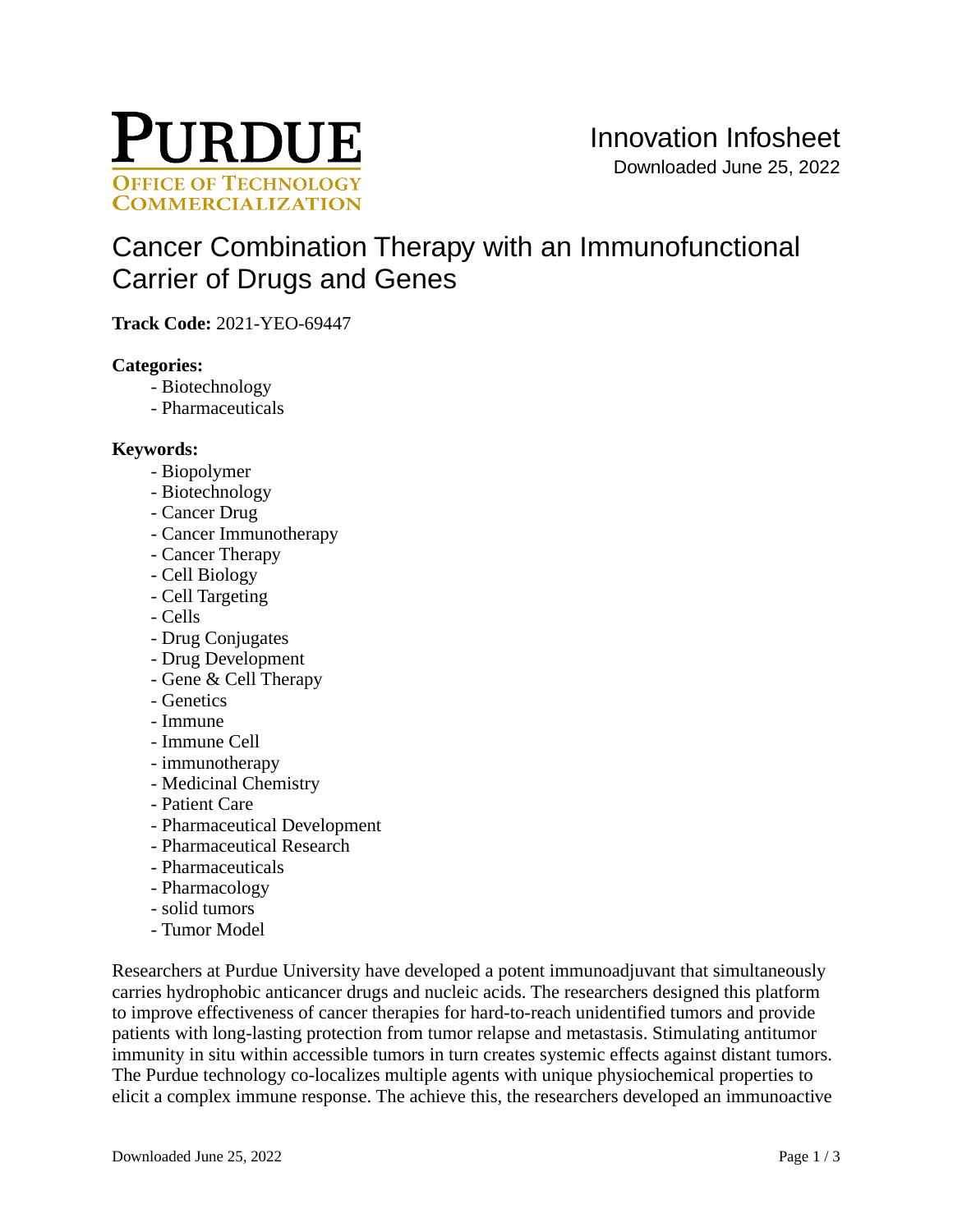polymer, a polyethyleneimine-lithocholic acid conjugate (2E'), that delivers hydrophobic anticancer drugs as well as nucleic acids and nucleotides with immunomodulatory functions. In mouse models of colon cancer (CT26), breast cancer (4T1), and melanoma (B16F10), a formulation of 2E' with paclitaxel and PD-L1 siRNA or cyclic dinucleotide exhibited strong antitumor activity including immediate regression of large tumors, extended survival, and proved resistant to recurrence. This technology is a promising addition to the toolkit to fight cancer. Unlike tumor vaccines, it does not require prior knowledge of the tumor antigen, and it addresses the patient population that does not benefit from existing immune checkpoint inhibitors.

Technology Validation: The therapy, delivered intratumorally, showed strong antitumor activity, increased survival, and resisted tumor recurrence in mouse models of colon cancer, breast cancer, and melanoma.

Advantages

-Improved Efficacy of Cancer Immunotherapy in Mice -Systemic Effect on Distant Tumors -Enhanced Drug Delivery Capability

Applications

-Cancer Immunotherapy -Drug Delivery Systems -Pharmaceutical Research and Development

Related Publication: A single local delivery of paclitaxel and nucleic acids via an immunoactive polymer eliminates tumors and induces antitumor immunity PNAS 2022 Vol. 119 No. 22 <https://doi.org/10.1073/pnas.2122595119>

#### **People:**

- Yeo, Yoon (Project leader)

- Meng, Fanfei

- Wang, Jianping

## **Intellectual Property:**

**Application Date:** April 12, 2022 **Type:** PCT-Gov. Funding **Country of Filing:** WO **Patent Number:** (None) **Issue Date:** (None)

**Application Date:** April 20, 2021 **Type:** Provisional-Gov. Funding